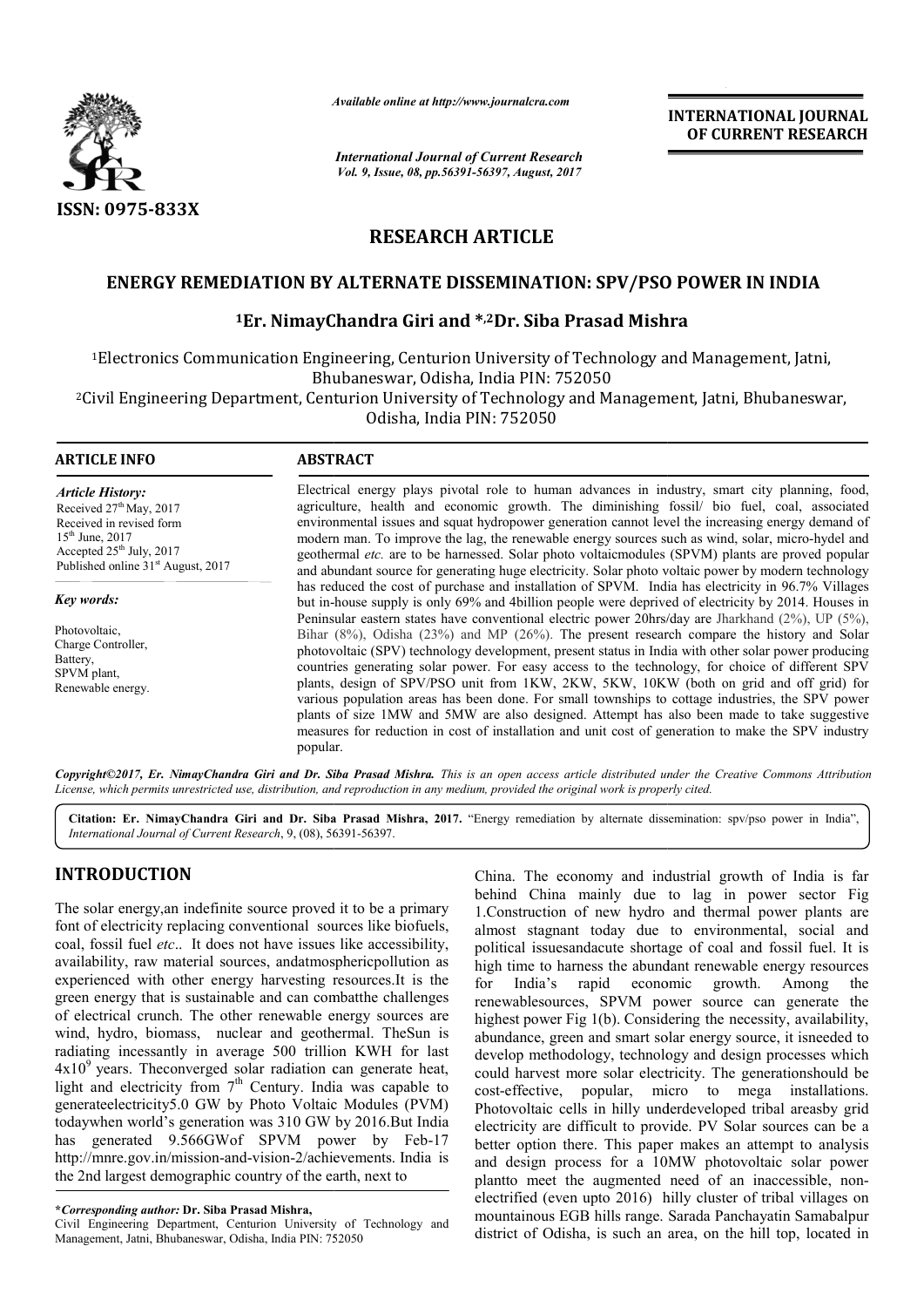high potential solar irradiance zone have been selected for study. Economically the wind and the geothermal sources are viable but are location specific. The electricitygenerated from solar heat, photovoltaic cells, solar thermal energy, solar architecture and artificial photosynthesis is higher than the wind source (Fig 2). This easy accessible energy source is well accepted as it is clean, silent, endless, not visually obstructive, no size limitation, portable, ecofriendly and no mining,no carbonaceous residueand harvesting like other renewable sources over weighs the cost and stellar irradiation variabilityand production of toxic wastes of Cadmium and Arsenic.

### **Study Area**

India is a place of geologic topographic bio-diversity. According GOI data the number of un-electrified villagesare 4166, 3878, 2105, 1757, 1564, in states Rajasthan, Odisha, Jharkhand, Bihar and Arunachal Pradesh respectively by May-2015. The percentage of electrified villages in India as a whole was 96.7% as on 31-05-2015 https://community.data.gov.in/ un-electrified-villages-as-on-31-05-2015/. Malapur,  $(2015)^{[1]}$ from Shakti Sustainable energy foundation and The Council on Energy, Environment and Water (CEEW) with Columbia University, US, have reported that 714 villages in 51 districts



**Fig. 1. Top twelve SPV generating countries of the earth**



**Fig. 2. Statewise electric renewable sources showing SPV moudle is more than wind source in India**



**Fig. 3. An equivalent circuit for Si, SPV cell**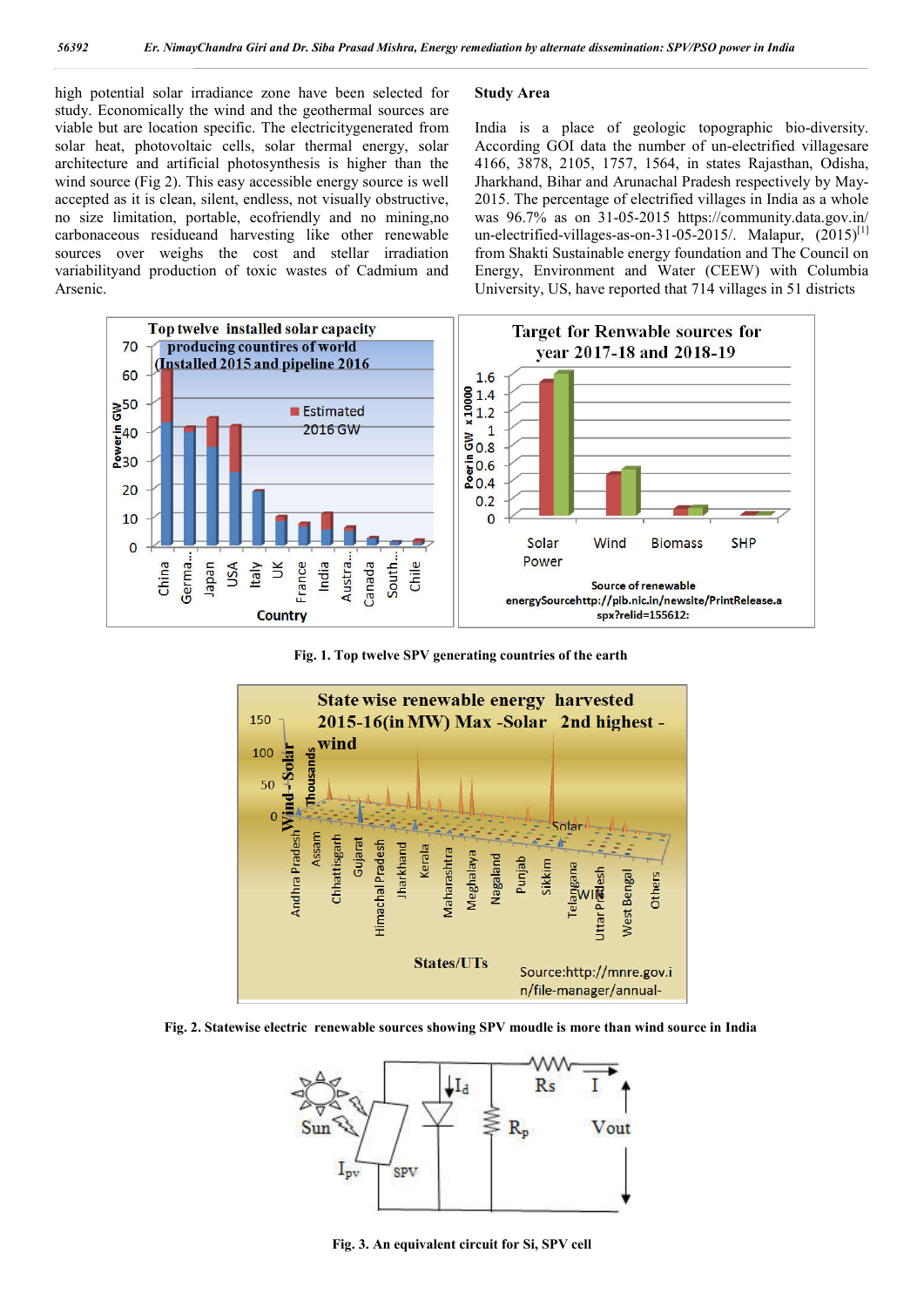of UP, Bihar, MP, Jharkhand, Odisha and WB including 8,566 houses do not have access to electricity and clean cooking. Though 96% of villages in India are electrified, yet only 69% houses have electricityhttps://scroll.in/article/759215/india. The electricity is available to the household more than 20hours a day are Jharkhand (2%), UP (5%), Bihar (8%), Odisha (23%) and MP (26%). In the acute conventional energy crisis, the renewable energy mostly solar energy is the only alternative in the eastern part of peninsular India.India could generate total solar power by March/2016 was 6.74GW and have generated 9.566GWPVM powerby 2/2017.

## **Review of Literature**

Meisen *et al*., (2006) reported that the central India has huge solar potential as the av temperature lies between  $25^{\circ}\text{C} - 27.5$ °C and lies between the Equator and Tropic of Cancer (Madras to Calcutta).Toub(2006) mentioned that a PV module act as a solar power house basing upon semiconductor principle where PV cells captivate photons and convert to DC current through an inverter which alters the signal to 120 or 240-volt and can be used in AC gadgets.Sharma Atul, (2011) mentioned that India have 300 sunny days (location specific) with average irradiation of daily solar energy ranges from 4-7kWh/m2 which can have a total generation potential of 500,000 TWh/year International Renewable Energy Agency (IRENA) (2012) [International Renewable Energy Agency (IRENA), 2012]. Reported on the installed cost and efficiencies of PV cells in the year 2010 were 3800 which is reduced to 5800 USD in 2015 where as the efficiency have increased from 14% to 17% respectively. Ong *et al*., (2013) reported that the land needed for small and large Photo voltaic installations are from 1Ha to 5Ha/MWac, with capacity-weighted average of 3Ha/MWac and for CSP it ranges from 1Ha to 6Ha/MWac, with a capacity-weighted average of 2.5Ha/MWac.Khera *et al*., (2013) stated that the PV solar source of power is most expensive still the solar capacity of India has been increased from 20 MW in 2012-13 toaddedcapacity of 1000 MW in 2014-15.Kundan Ku *et al*., (2013), reported that 214Mw Charnak Solar Park in Gujarat. Tarai *et al*., 2016 told that balangir district in Odisha has 300 sunny days, daily average solar irradiation 5.5 kWh/m2 with a renewable energy potential 53820MW. Gangopadhya *et al*, (2013), India receives averagesolar irradiation  $\omega$  200 MW/Km<sup>2</sup> in an area of 3287

 $Km<sup>2</sup>$  and the total generation capacity  $8x10<sup>6</sup>$  MW which is 5909 million tons of fossil oil equivalent/year Sundarray *et al*. (2014). To meet the power requirement of the weaver community, Chandel *et al* (2014), designed a SPV unit of 2.5MW of 22230 modules (16modules in each row), seven numbers of MPPT controllers of capacity 3.5MW, 431781 Ah battery bank over an area of 13.11acres.To long term energy saving and cost reduction.Verma *et al*., (2015) suggest touse high quality components in SPV Unit for long life of SPV plants. On monthwise performance study of Solar photovoltaic (SPV) system done by Vasisht *et al*. (2016) gave result that maximum performance of SPV units in winter at  $55^{\circ}$  C. The performance of PV module deplete with summer temperature  $>45^{\circ}$  C by 0.08%, monsoon (35 < T<sub>mod</sub> < 45<sup>°</sup> C). 04% and post monsoon ( $>38^{\circ}$  C) by 0.06%. Since PV modules are consumer specific, the PV installations is most popular in Germany followed by Italy and India find place nowhere India has a renewable energy poser potential of 896603 MW out of which 102772 MW (11.46%) from wind, 19749 MW (2.20%) from small hydro-power, 17,538 MW (1.96%) from biomass and the

highest from solar power amounting to 748990 MW (83.54%) in the year 2015 (Energy statistics 2016, GOI).

# **MATERIALS AND METHODS**

**Solar photovoltaic** usessilicon PV modules to convert sunlight into electricity. The electricity generated can be stored/ used directly (Off grid), fed back into grid line (On grid) or combined.SPVM plant is a reliable and clean source of electricity has wide range of uses such as domestic, industrial, agri-front and for livestock. SPVM cells have the advantages of nonuse of fuels or gasses, no wear and tear, instantaneous response, no pollution, works at normal temperature, high conversion efficiency, little maintenance, high power to weight ratio, decentralized installation and wide power handling capabilities (from few KW to GW). The construction material, Silicon isthe second most available material of the earth. Modern technology and mineralogy advances made the cost of SPV modules cheaper and solar installation is growing popular particularly on roof tops and inaccessible hilly areas.Rooftop PV modules are stressed in India with estimated generation of 700MW which is 15% of the total generation of electricity (https://renewablesnow.com /news /india-to -install-700.....). The largest PV solar park generates 214MW (discrete installed over 1150Ha) in Charanaka in Patan district of Gujarat, and Golmund solar park in Tamil Nadu shall produce 824MW. Solar park projects, on pipe line are sixteen and estimated to generate 176MW in India. The SPVM converts light energy (photons) to electrical energy using silicon solar photovoltaic cells (SSPC). The SSPC is a PN junction device created by process of doping on a silicon wafer with p and n silicone nodes and  $SiO<sub>2</sub>$  act as electrical insulators (Fig 3 and fig 4).



**Fig. 4. Single SSPC, SPV cell**

#### **Solar PV Module (Components)**

Photovoltaic cells are thin squares/discs/films of Silicon semiconductors which generates electricity. Solar PV modules are assembly of photovoltaic (PV) cells of conductors and laminated between clear super-strata and further in encapsulating substrate.Solar modules use photons from solar radiation and emit electricity by the photovoltaic effect.A single solar cell produces electricity by photo-electric emission of only about 0.5V. A 300 watts panel has of 72 numbersof cells, 36.2 V, 8.3A, 44.9 V with Maximum Power Voltage, Maximum Power Current, Open Circuit Voltage respectively. PV modules may be costly, space efficient microcrystalline, Polycrystalline or modern thin films. PV array are the group of PV modules with mounting connected togetherat a required voltage and current.

Mathematically 
$$
I = I_L - I_D
$$
 and  $I = I_L - I_0 \left[ exp \left( \frac{eV}{KT} \right) - 1 \right]$  ... (1)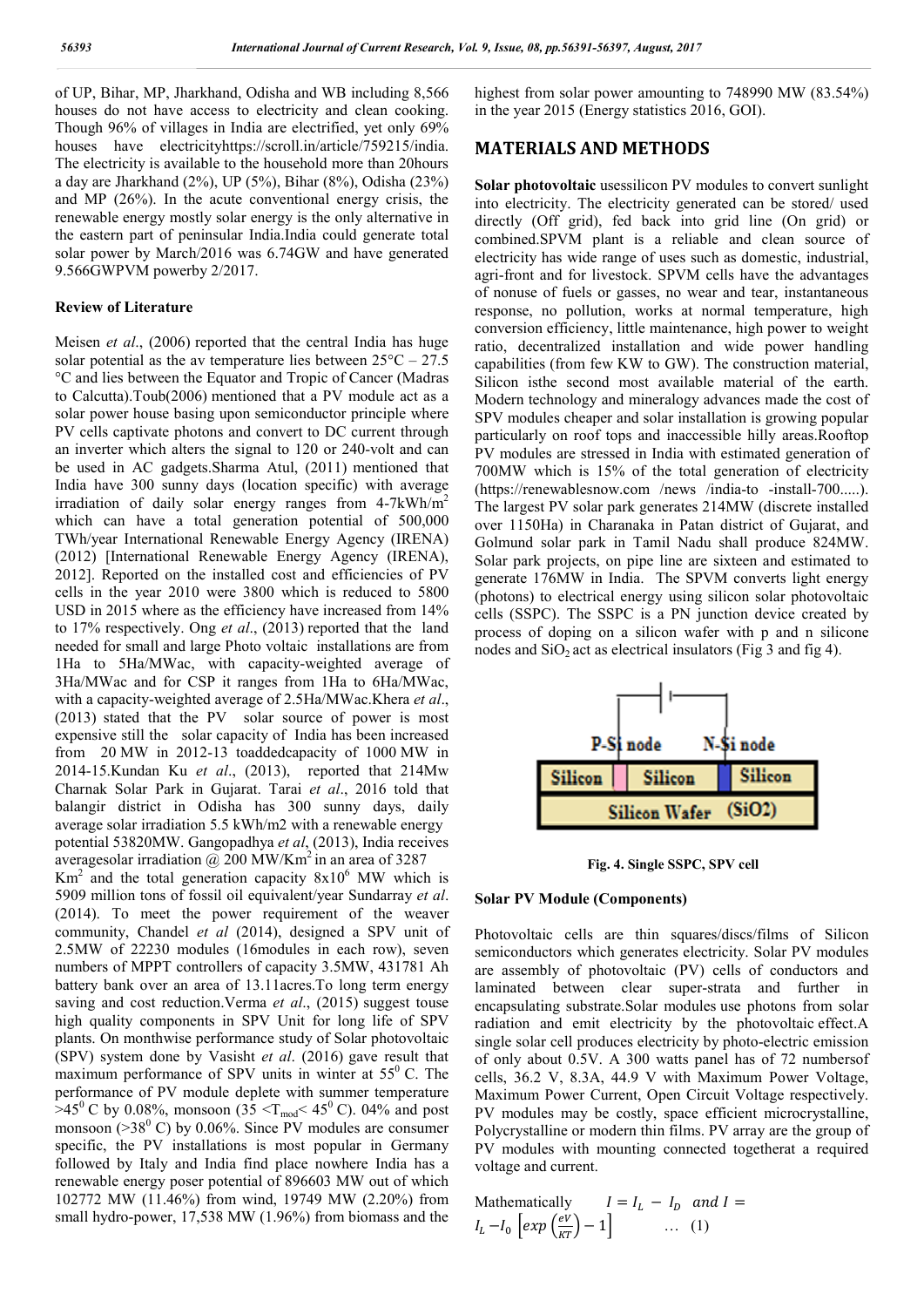Where, I- electric current, I<sub>L</sub>=solar light generated current, I<sub>D</sub>= diode current,  $I_0$ = saturation current, e= electron charge, V= voltage across the junction, K=Boltzmann's constant and

T= absolute temperature.

#### **SPV module Model**

The equivalent circuit of a SPV cell is shown in Fig3. The block diagram and all accessories are shown in Fig 5 (a) and Fig  $5$  (b)

The characteristics equation is

$$
I = I_{PV} - I_0 \left[ e^{\left(\frac{V + IR_S}{A*V}\right)} - 1 \right] - \frac{V + IR_S}{R_P} r^2 \qquad \qquad \dots \dots \dots (2)
$$

Where  $IPV =$  the current generated in the Photo Voltaic cell, I0 is the saturation current of the semiconductor diode, Rs series resistance in the SPV cell, RP Parallel resistance in the SPV cell, A= Quality factor of the semiconductor diode, and V is the outputvoltage. The majority of modules used are waferbased crystalline silicon cells (Fig.4) or thin-film cells based on cadmium telluride or silicon. System incorporates photovoltaic panels, inverter system, and controls circuit depending on the application. PV modules can be wired together in series and/or parallel to deliver voltage and current as required in a particular system. Solar array frames are tilted (as per the latitude value of the place) so that modules directly face the sun to receive more irradiation. In India, modules are installed to face south east with latitude angel (Ex: latitude value of Bhubaneswar is 20.296059). Adjustable frames allow the tilt angle to be varied manually to maximize output throughout the year.

Power generation of a SPVM plant depend upon the solar radiation incident upon the panels. Since government is emphasizing renewable energy generation, subsidy is given to the stakeholder on installation. The cost of the plant with backup is given in Table 1. If no back up provided then the cost of installation shall be reduced by 20-25% per generation of one KW power. In India the installations are roof top and hilly areas, the cost of land is not included in the estimates.

#### **Batteries used in SPV system**

Batteries, the storage devices, may be dry and liquid type.The primary functions of a storage battery in a SPV system are: a) Energy Storage Capacity and Autonomy, b) Voltage and Current Stabilization: Lead acid battery has maximum efficiency 80%, but used in general. Sealed maintenance free battery has maximum efficiency 85% and is maintenance free.Lithium-Ion batteries have maximum efficiency 95% but higher in cost. The batteries are rated as volt/ Ah. The lifecycle of batteries ranges from 500-1500 cycles, depth of discharge (DoD) to be 80% (total rated capacity). Common batteries for SPVM power plant used are C5 and C10 as the average sunny hours are 7hours/day and maximum 10hours/day during summerin India.

#### **Solar Charge Controller**

Different technologies used in the design of solar charge controllerare Pulse Width Modulation (PWM) or maximum power point tracking (MPPT). The MPPT algorithm is used commonly to optimize maximum power of PV cell or module. Solar charge controller regulates the voltage and current coming from the PV panels going to battery and prevents battery from overcharging and prolongs the battery life. MPPT



| Table 1. Properties of different types of cells available in the market and unit cost/KW |  |  |  |
|------------------------------------------------------------------------------------------|--|--|--|
|------------------------------------------------------------------------------------------|--|--|--|

| Mono-crystalline      | Polycrystalline     | Thin film        |
|-----------------------|---------------------|------------------|
| Moderate $(10-14\%)$  | High $(20-23%)$     | Low $(6-9\%)$    |
| High (100 Th)         | Moderate (75-85 Th) | Low $(50-65)$ Th |
| Moderate $(11-13m^2)$ | Lowest $(10-12m^2)$ | High $(15m^2)$   |
| 50 $^{\rm 0}$ C       | $50^0$ C            | 50 $^{\circ}$ C  |
| Moderate (5units/day) | High (7units/day)   | Low (4units/day) |
|                       |                     |                  |

#### **Materials for Solar Module**

Materials used for making of solar panels are, Wafer based Si Solar Cell, Mono-crystalline, Multi-crystalline or Thin films ofamorphous Si, Cd, Te, CIGS and many others. The present solar panels are made up of thin film Crystalline Si (More than 90%). The properties and the cost of panel of the different types of cells available are in Table 1.

charge controller with PSO is better for high current control and commonly used for SPV power plants.

#### **SPV/PSO system**

Particle Swarm Optimization (PSO) is a stochastic method that employmeta-heuristic algorithm of swarm technique.The P-V characteristic curve of equivalent PV cell (Fig. 5) indicates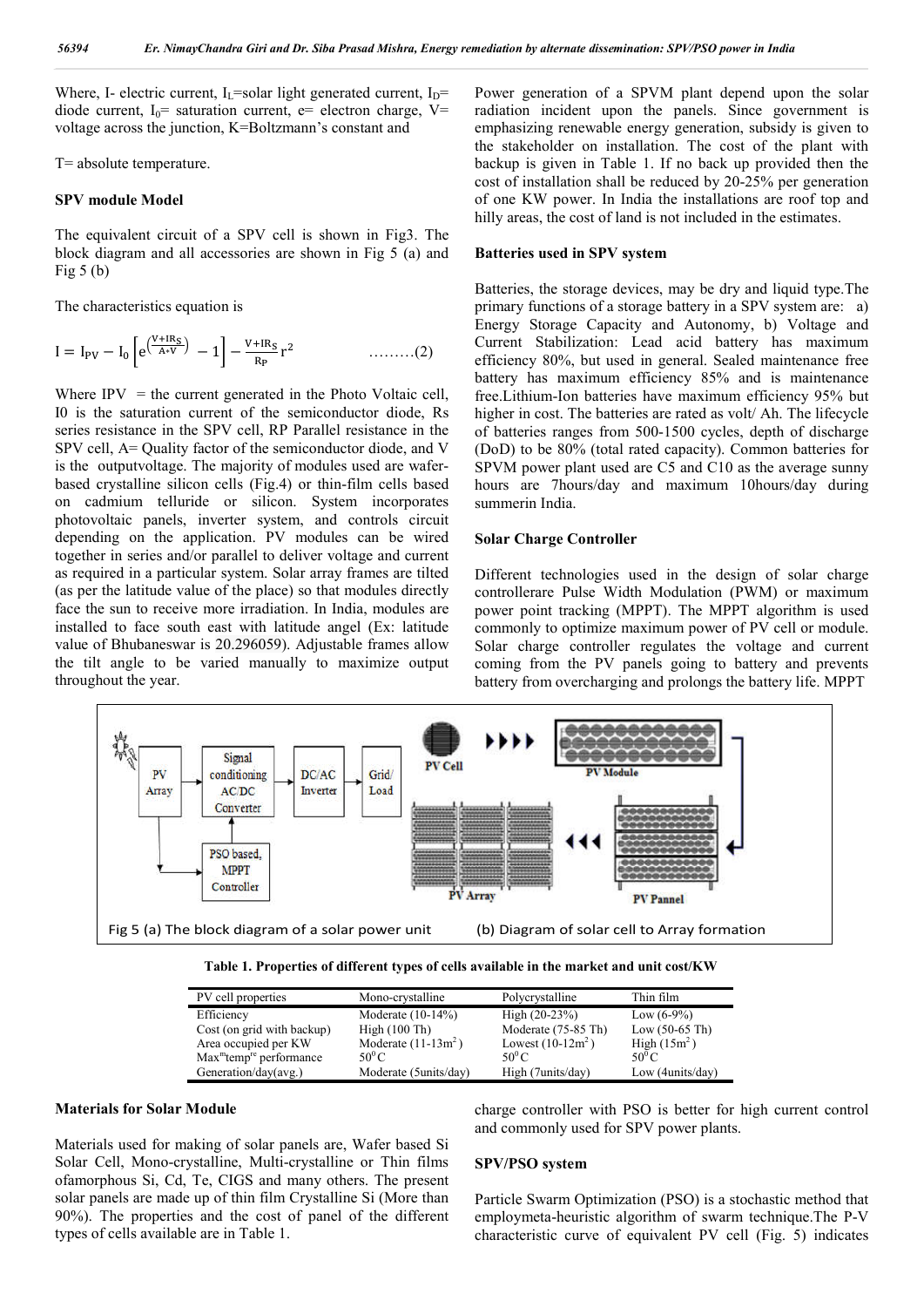different quality and faults in theMPPT (Maximum Power Point Tracking) ofSPV installations. PSO optimizes the operating points of SPV systems using multivariable objective functions. PI controllers are used after tracking the reference values so that response time is reduced, steady state errors are eliminated, and optimum duty cycle can be found.

### **A.Average Life of one SPV module**

Basic design criterions of a solar PV system are the total power to be generated and energy consumption by all loads supplied by the solar PV system. As per Central Electricity Regulatory Commission (CERC), under Tariff regulation for Renewable energy 2012, Sec 2(1) (aa) the useful life of SPV Power plant is 25 years, so also the same tariff period, Sec 6(b). The average life span of present solar panels used in India is of 25years. The silicon cells used is 15-20 kg weight and can be heated to  $>100^{\circ}$ C. Dry synthesized solar cells (DSSC) and Organic Photo Voltaic cells (OPV), inorganic quantum dot solar cells (IQDS) are in research process which will replace the silicon SPV cells in near future

## **B. SPV design and calculation for one house (A/C minimum Appliances used):**

## **SPV design and calculation for one household**

Example: A house has four 12 Watt LED/CFL bulbs used 5 hours per day, two 40 Watt fan used for 10 hours per day and one 75 Watt refrigerator that runs 24 hours per day with compressor run 12 hours and off 12 hours.The system will be powered by 12 Vdc, 100 Wp PV modules.

## **Solar PV system sizing**

1.*Determine power consumption demands***:**The designing of a solar PV system involves to find the total power and energy consumption of all loads that need to be supplied by the SPVM:

a. Total load =  $(4x12 W x 5 hours) + (2x40 W x 10 hours) +$  $(75W \times 24 \times 0.5 \text{ hour}) = 1940Wh/day.$ 

b. Total energy required drawn from PV panel's =1940 x 1.3= 2522 Wh/day.

Where 1.3 (for PWM) is the energy lost in the system or 1.2 times for MPPT controller.

2.*Size the PV modules***:** Number of PV modules required  $i.e. 2522/100 = 25.22$  which is fraction so we will take as 26. It means that this system requires twenty-six 100Wp modules of 12 volts battery.

3*. Inverter sizing***:** The input rating of the inverter should never be lower than the total watt of appliances. The inverter size should be 25-30% bigger than total Watts of appliances. So, 1940 x 1.30= 2522 Watt or 2.5 kW or 3Kw inverter size is needed. If DC appliances are used there is no need of inverter in the system.

4.*Battery Capacity (Ah)* = (Total Watt-hours per day used by appliances x Days of autonomy)/(0.85 x 0.6 x nominal battery voltage) i.e.  $(1940*2)/(0.85*0.6*12) = 633.98$  Ah.So the battery should be rated as 12V, 650Ah, 2 days autonomy. The calculation above was done manually and it can also be done in software (PVsyst).

## **Solar street light design and calculation**

ForStandard Street light, the panel is 40W/20V and 4A, the CCR is 12V, 3A battery or12v 10Ah (tubular). This setting can activate a 10W and a 15W LED/CFL bulb can light for 12 and 8 hours respectively. A SPVM model with specificationPanel: 40 W, 20V, 4 A, charge controller: 12V 3A&battery: 12V 10A Tubular (C 10) was made and the performance was tested during Oct-2016.The output Characteristic curve was shown in Table 2 and the VI characteristic curve is shown in Fig 6. The test was conducted as the performance of the SPVM cell plays vital role.

## **Table 2. The performance analysis results of the 40W SPVM model**

| S.No.          | Time              | Voc     | Isc   | Vsc     | Vbattery |
|----------------|-------------------|---------|-------|---------|----------|
|                | 8:30 AM           | 5 V     | 2.0 A | 13.2V   | 12.1V    |
| $\overline{c}$ | 10.00 AM          | 20.80v  | 2.1A  | 14.12V  | 13.7V    |
| 3              | 10.35 AM          | 10.10 V | 2.1A  | 14.10V  | 13.2V    |
| 4              | 11.00 AM          | 19.96V  | 1.6A  | 14.28V  | 13.86V   |
| 5              | 12.45 PM          | 20.10V  | 0.21A | 20.10V  | 12.3V    |
| 6              | 2.20 PM           | 21.00V  | 0.2A  | 20.40 V | 12.3V    |
| 7              | $3.00 \text{ pm}$ | 20.70V  | 0.22A | 20.60 V | 12.3V    |

# **Design of small SPV power units**

Once the load, size of the SPV module, batteries, panel and the capacity of inverter is fixed then according to number of users and their total power demand is ascertained as per technical specification http://www.nrhmassam.in. As per the accessibility, the grid is designed. Off grid supply is done in secluded, low demand and in-accessible areas. Then provision of inverter and battery with or without PSO is made. In off grid system the cost is high. Design of small SPV units both grid and off grid systems for different loads are given in table 2

#### **Design of 1MW SPV Power plant**

If the area is large with higher population and power is needed for Cottage Industries, in hill top towns higher SPV generating units are needed. So the design for 1MW and 5MW are shown. The distribution system can be on grid or off grid. Generally the lower command SPV plants use of grid system for dissemination of output power Table 3. Polycrystalline materials are commonly used as generation is high, more efficient and durable in comparison to thin film.The grid/ the transformer specification for 1MW model is in Table 5.

#### **Design of 5MW SPV Power plant**

The design of a 5MW SPVM power plant with all accessories and arrangements is in Table 6.

### **Cost effectiveness**

The cost of panel of a SPV module, the cost as per market survey is between Rs 30/- to Rs 50/- per watt of power generation. The rate also depends upon quantity/ quality/ type and bulk of purchase from local market. Ministry of New and Renewable Energy (MNRE), GOI provide subsidy on purchasing to promote. www.bijlibachao.com/solar/solarpanel-cell-cost-price-list-in-india.html. A comparison of cost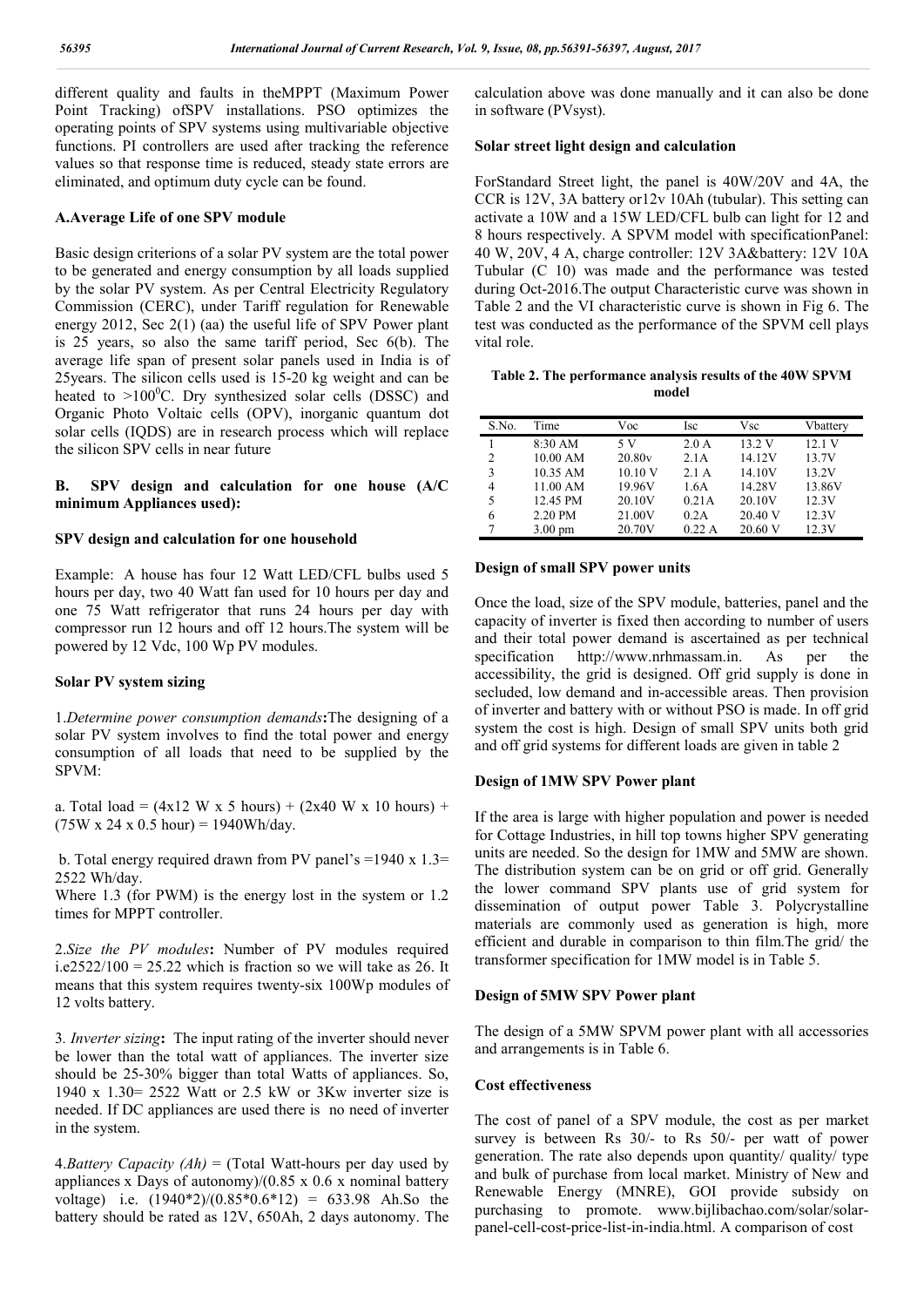| # | Plantsize | Ongrid/off | Solar panel                     | Size of inverter     | Size of battery       | Area             | Av.Cost | Remark                       |
|---|-----------|------------|---------------------------------|----------------------|-----------------------|------------------|---------|------------------------------|
|   |           | grid       | (Structure: GI Channel)         |                      |                       | needed           | (ThRs)  |                              |
|   | Kw        | Off grid   | 200W<br>5 <sub>pcsor</sub><br>X | 1.5 KW x1pc          | 12V/200Ah             | 25m <sup>2</sup> | 85      | 48V/40A MPPTX1pc             |
|   |           |            | 250Wx4pcs                       |                      | Lead acid1pcs         |                  |         |                              |
|   | 1Kw       | On-grid    | 200Wx5pcs                       | 1.5KWx1pc            | Nil                   | $22m^2$          | 75      | $AC/DC$ box                  |
|   | 5Kw       | Off grid   | $200Wx20$ pcs                   | 6KW <sub>x</sub> 1pc | 12V-200Ah<br>16pcs or | $40 \text{ m}^2$ | 475     | $96 \text{ V}/50$ A MPPTx1pc |
|   |           |            |                                 |                      | 12V-150Ah 8-10pcs     |                  |         |                              |
|   | 5Kw       | Ongrid     | $200Wx$ 24 pcs                  | 6KW <sub>x</sub> 1pc | Nil                   | $38 \text{ m}^2$ | 400     | AC/DC box                    |
| 4 | 10Kw      | Off grid   | 200 W, 50 Pcs                   | 13KWx1pc             | 12 V/200 Ah x32 Pcs   | $75 \text{ m}^2$ | 900     | 96V/100 A, 1 Pcs             |
|   | 10Kw      | On grid    | 200 W, 50 Pcs                   | 13KWx1pc             | Nil                   | $70 \text{ m}^2$ | 850     | $AC/DC$ box                  |

**Table 3. The solar panel, inverter, batteries, controllers and area and cost of the mini SPV plants**

**Table 4. Details of arrangement and numbers of PV panel grid (1.0 MW) SPV power plant**

| 1 MW SPVM Design                                 | Solar PV arrangement and grouping |           |                                                                                   |
|--------------------------------------------------|-----------------------------------|-----------|-----------------------------------------------------------------------------------|
| Power Plant Capacity 1 MWp                       | Solar PV Specification            |           | No of PV Panel Group                                                              |
| Avg. Sun hrs per Day Whole Year 6-7              | Watt (Wp)                         | 300 Wp    | Group of PV Panel=5 nos                                                           |
| <b>Hours</b>                                     | DC Voltage (Vmp)                  | 36.72 V   | Each Group containing No of Panel=                                                |
| Total Power/Day 1 MWp                            | $DC$ Current (imp $(A)$ )         | 8.17 A    | $140$ nos                                                                         |
| Total Watt-hrs per Day 1*1000*1000 W-            | Open Current Voltage (Voc (V)     | 45.5 V    | Strings/Arrays35 nos                                                              |
| h/day                                            | Electrical output Calculation     |           | Each Strings/Arrays contains No of                                                |
| Max. Solar Isolation at the site 6.18 KW-        | Voltage of each String            | 146.88VDC | solar Panel 4 nos                                                                 |
| $h/m^2$ /day                                     | Current of Each String            | 8.17 ADC  | Area needed: 2-3 Ha                                                               |
| Total Watt-hrs per Day<br>Isolation<br>161812.29 | Voltage of each Group             | 146.88VDC | Installation cost for polycrystalline<br>panel of avg. area 1.5Ha to 2Ha is 45 to |
| Total PV panel Energy needed (1.3 time           | Current of Each Group             | 285.95ADC | 50 million INR, Thin film panel of area                                           |
| energy lost in system)210355.99<br>W-h/day       | DC Output Calculation             |           | 3Ha and avg. cost 40-45 million INR                                               |
|                                                  | Power of each String              | 1.2 KW    |                                                                                   |
|                                                  | Power of each Group               | 42 KW     |                                                                                   |
|                                                  | Power of 5 Groups                 | 9 KW      |                                                                                   |

Panel size= Number of PV Panels needed= (210356) W-h/day /300Wp= 702 number of 300W PV panels or modules needed for the system Inverter size: 30% extra of1MW =1.3MW.3 phase inverter is needed.

Battery Capacity (Ah): =(1,000,000X2)/(0.85X(0.6X18))= 217864.93 Ah. provide

18 V, 217865 Ah for 2 days autonomy batteries.

Solar charge controller rating =Total short circuit current (Isc) of PV array x 1.3= 8.65A x 1.3=11.245 A. PV array x 1.3= 8.65A x 1.3=11.245 A.

#### **Table 5. Details of GRID and Transformer specification for all the PVM plant design**

| Grid Specification |              | Transformer specifications (KVA) |               | Use                                |
|--------------------|--------------|----------------------------------|---------------|------------------------------------|
| No of phases       | 3-phase      | No of phases                     | 3 phase       | The use of on grid distribution is |
| Voltage rating     | 400 Volts AC | Frequency                        | 50 Hz         | optional from 1MW to 5MW. But      |
| Frequency          | 50 Hz        | Primary voltage                  | 11 kVA        | higher SPV plants must use grid    |
|                    |              | Secondary Voltage                | 440 V         | power distribution                 |
|                    |              | Efficiency                       | Almost $95\%$ |                                    |
|                    |              | <b>Extra Features</b>            | Air cooled    |                                    |

#### **Table 6. Design details of the SPV plant, arrangement and numbers of PV panel grid**

| 5 MW solar PV power plant          |                                      | Solar PV arrangement and grouping |         |                                                 |           |  |
|------------------------------------|--------------------------------------|-----------------------------------|---------|-------------------------------------------------|-----------|--|
| Power Plant capacity               | 5 MWp                                | Solar PV Specification            |         | No of PV Panel Group                            |           |  |
| Avg. Sun hrs per Day Whole Year    | 6-7 Hours                            | Watt (Wp)                         | 300 Wp  | Group of PV Panel                               | $10$ nos  |  |
| Total Power/Day                    | 5 MWp                                | $D\mathbb{C}$ Voltage (Vmp (V))   | 36.72 V | Panel/Each Group                                | $350$ nos |  |
| Total Watt-hrs per Day             | 5*1000*1000                          | $WDC$ Current (imp $(A)$ )        | 8.17 A  | No of Strings/Arrays                            | 88 nos    |  |
|                                    | h/day                                | Voltage<br>Open Current           | 45.5 V  | Each Strings/Arrays contains                    | 4 nos     |  |
| Maxi. Solar Isolation at the site  | 6.18 KW-h/m <sup>2</sup> /davVoc (V) |                                   |         | No of solar Panel                               |           |  |
| Total Watt-hrs per Day / Isolation | 809061.48                            | <b>DC Output Power</b>            |         | Area needed: - 10 - 15 ha                       |           |  |
| Electrical output Calculation      |                                      | Power/String                      | 1.2 KW  | Installation cost for polycrystalline panels of |           |  |
| Output Voltage/string              | 146.88VDC                            | Power/ Group                      | 106 KW  | avg. 230 million INR (No land cost).            |           |  |
| <b>Output Current/ String</b>      | 8.17 ADC                             | Power/5 Groups<br>11 KW           |         | Thin film of average 190million INR(No land     |           |  |
| Output Voltage / Group             | 146.88VDC                            |                                   |         | cost)                                           |           |  |
|                                    |                                      |                                   |         |                                                 |           |  |

**Number of PV Panels** = (1051779.92) W-h/day /300Wp= 3506 number of 300W PV panels or modules needed for the system. **Inverter size:** 30% extra of 5MW =6.5MW, 3 phase inverter.

**Battery size:**Battery Capacity (Ah) = =(5,000,000X2)/(0.85&X&(0.6&X&18))= 1089325 Ah, Provide 18 V, 1089325 Ah for 2 days autonomy.

Solar charge controller size: = Total short circuit current(Isc) of PV array x 1.3= 8.65A x 1.3=11.245 A., But 88 strings are there, so solar charge controller rating is 88 nos x11.245A=989.56A, Provide 18 V, 990 A rated solar charge controllers.

of SPV modules 1975 to 2000 is given in fig 6.Reduction of solar cell/panel manufacturing cost is depending onReduction in the cost of principal raw material, ban toforeign solar panel exporters (from China and Japan), Indigenous technological

innovations, reduction in cost of Transportation and fuel cost, Government initiation and Government investment policies. For installation of one 1MW SPVM power plant the installation cost approximated in India is given in Table 6.